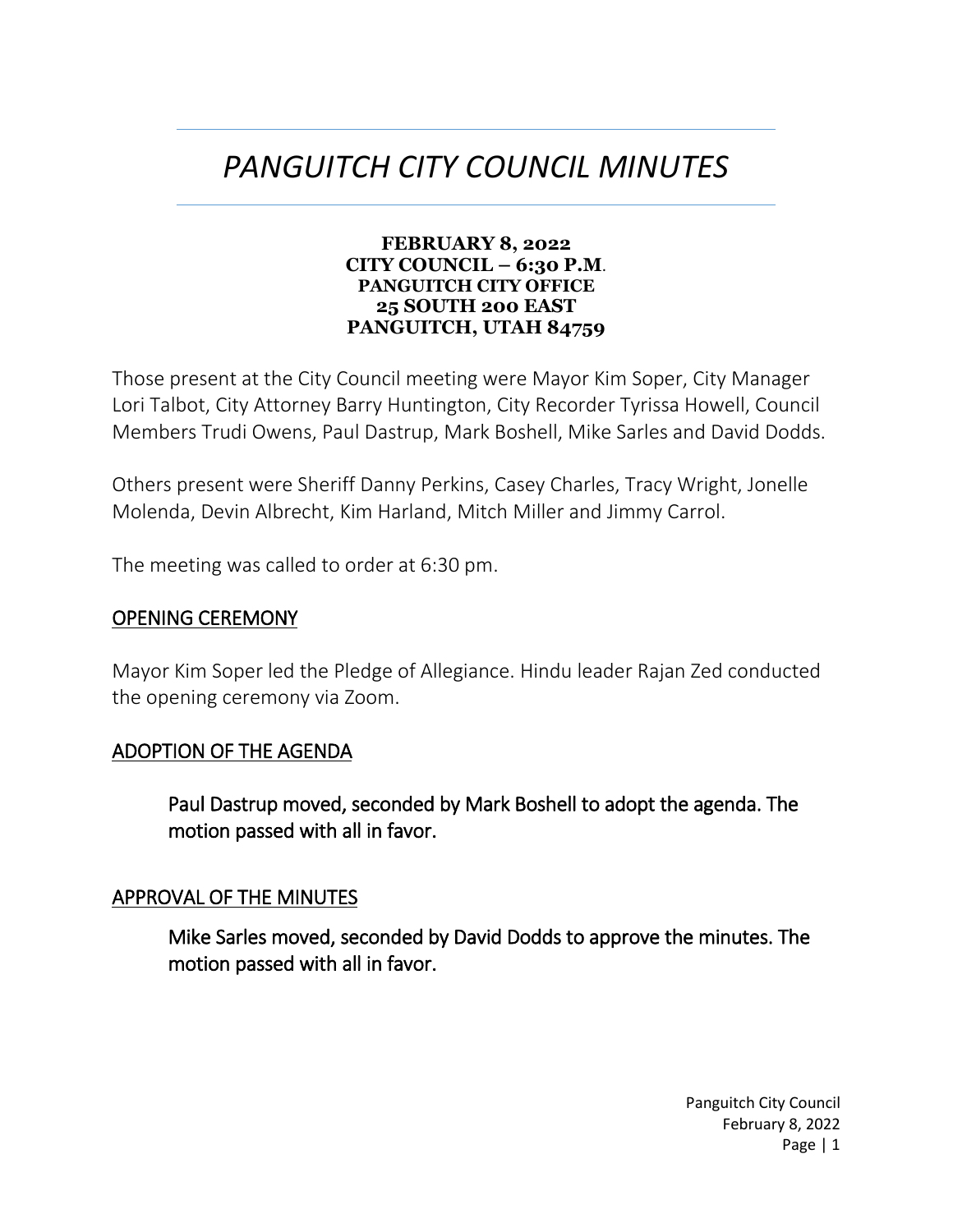## OFFICER REPORT

Sheriff Perkins stated there is an ongoing investigation on the death of the inmate at the Sheriff's Office.

#### SOFTBALL FIELD

Mitch Miller spoke to the City Council stating that Kelly Holman has met with the Garfield County School District about using the space next to the Elementary School as a softball field. The School District has already budgeted to place a sprinkler system and sod in that space. Mitch then stated Panguitch City currently has three fields and to bring in bigger tournaments another field is needed. Each field can brings in 8 teams and each team brings in 10 players and their families. He asked if Panguitch City would be willing to help with cost of the fences, dugouts and dirt. The City Council stated they would like to help with another field and discussed possible grant options. They asked for the committee to come back with some costs.

## ORDINANCE 2022-1 SHORT TERM RENTAL REGULATIONS

Trudi Owens moved, seconded by David Dodds to approve Ordinance 2022-1 Short Term Rental Regulations. Mark Boshell and Paul Dastrup voted in favor. Mike Sarles opposed. The motion passed.

## 7PM SURPLUS SALE BID OPENING

The bids received were as follows:

#### 1994 F-250 Ford Truck

Jimmy Carroll \$\$906 Tom McGee \$850 Jimmy Tebbs \$1201 Mike Edwards \$576 Thomas Valk \$976.07 Terry Gleave \$1557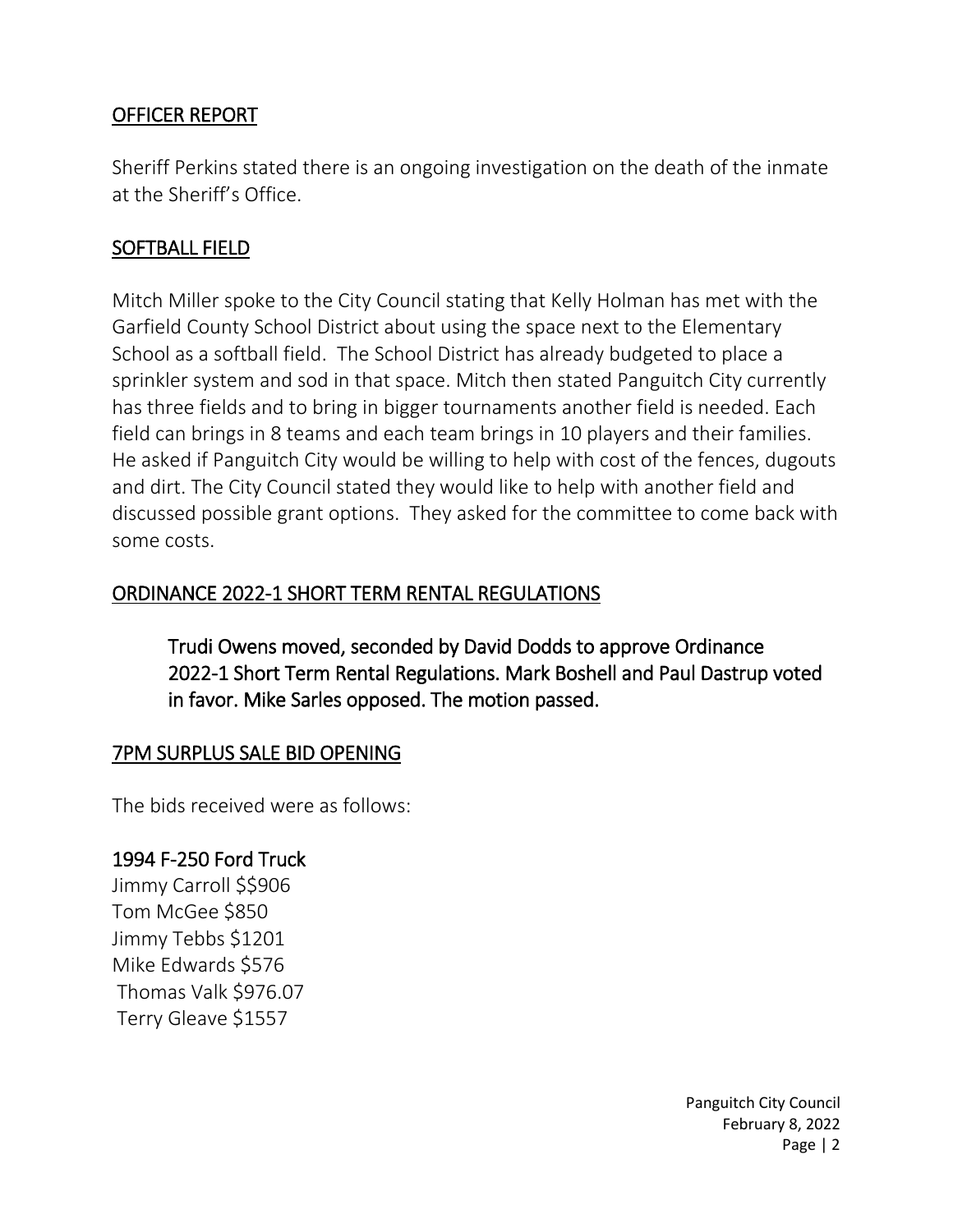## 1971 Ford Dump Truck

Josh Soper \$826 Tim McGee \$500 Jimmy Tebbs \$201 Mike Edwards \$576 Thomas Valk \$857.05 Doug Owens \$600

## Two Roping Cutes

Jessica Miller \$230 Jessica Miller \$235

## Kitchen Sink

Josh Soper \$62

#### Laptop

Karn Barker \$26 Tom Talbot \$50

## Eight Doors

David Spencer \$10

#### Two Desks

Utah State Book Mobil \$25

Paul Dastrup moved, seconded by Mike Sarles to accept all high bids for the surplus sale. The motion passed with all in favor.

#### BUSINESS LICENSE – SMALL TOWN SIPS AT 95 E CENTER

Trudi Owens moved, seconded by Mike Sarles to approve Small Town Sips at 95 E Center. The motion passed with all in favor.

#### BUSINESS LICENSE – BOBCAT TOWING LLC AT 46 N 700 W

Mark Boshell moved, seconded by David Dodds to approve Bobcat Towing LLC at 46 N 700 W. The motion passed with all in favor.

> Panguitch City Council February 8, 2022 Page | 3